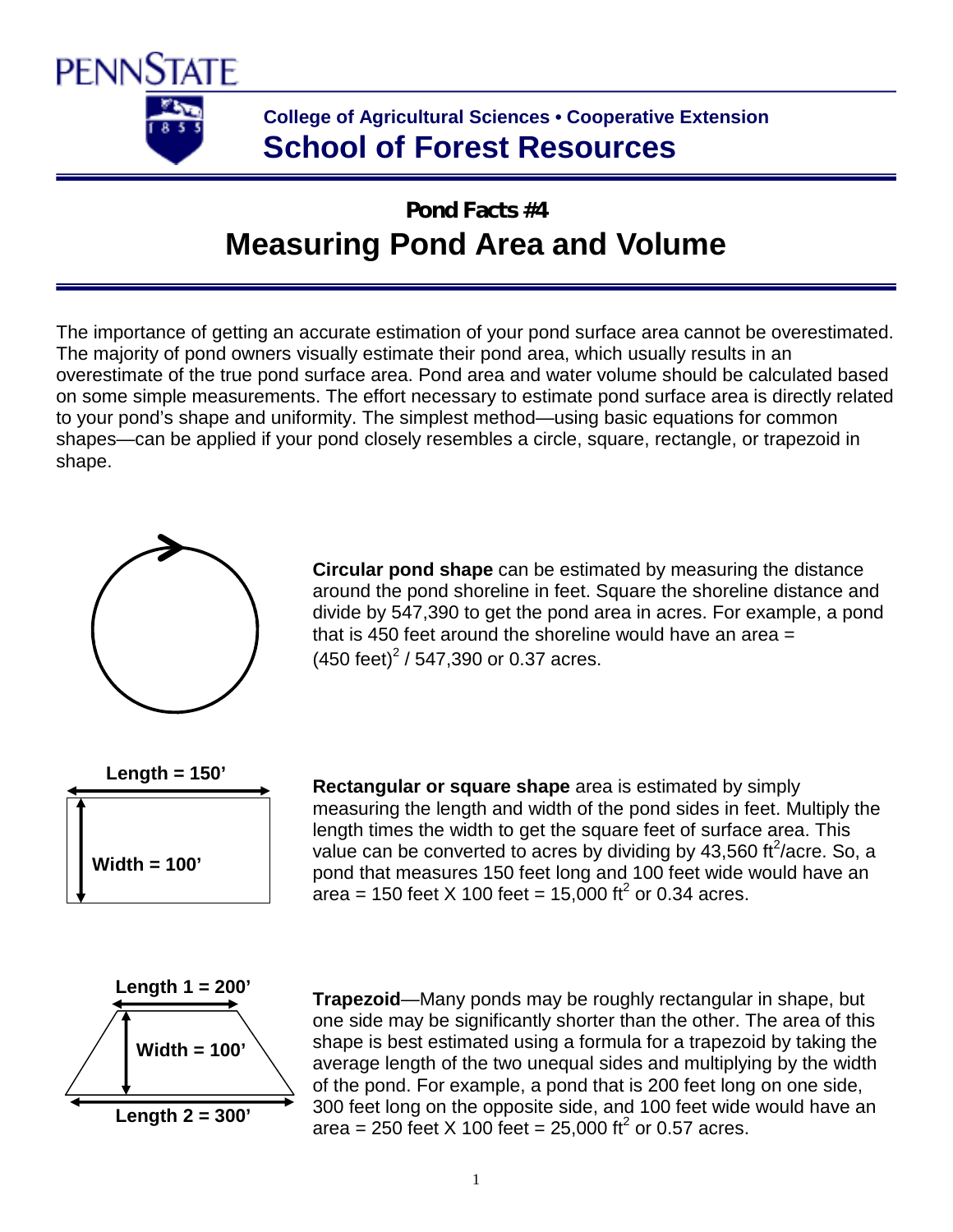Many ponds have an irregular shape where the surface area cannot be adequately estimated using the formulas for common geometric shapes. Three methods can be used in this case depending on the degree of accuracy you desire. Keep in mind that the accuracy of your pond surface area estimate may be very important, especially for the safe use of aquatic herbicides. The three methods are described in order from least to most accurate. You should strive to use the most accurate method that you can reasonably accomplish.

**(1) Average Length and Width Method:** Take numerous measurements to determine the average length and average width. Make certain you get both the longest and shortest distances in calculating the average length, and the widest and narrowest distances for determining the average width. The more measurements that you make, the more accurate your result will be. The area is then calculated by multiplying the average width times the average length. If you do your measurements in feet, your result will be in square feet. You can convert square feet into acres by dividing it by 43,560 ft<sup>2</sup> per acre. Depending on the number of width and length measurements made, the final area will probably be within about ±20 percent of the actual pond surface area.

In the example below, the area of an odd-shaped pond is measured by taking six widths (Lines A–F) and four lengths (Lines 1–4).



The average width is  $(107' + 87' + 130' + 159' + 135' + 148') / 6 = 128$  feet The average length is  $(272' + 257' + 186' + 165') / 4 = 220$  feet Therefore, the area of the pond can be estimated by multiplying the average width and length. Surface area = 128 feet x 220 feet = 28,160 ft<sup>2</sup> or 0.65 acres

**(2) Multiple Trapezoids Method:** A more accurate method to determine the area of an odd-shaped pond is to divide the pond into multiple trapezoid shapes. A new trapezoid is defined anywhere the shoreline makes a rapid change in direction. The illustration on the opposite page shows the same pond from above divided into seven trapezoids (shown in dotted lines). Note that instead of horizontal transects, this method requires measurement of the distance between each vertical transect. This would be most easily done during winter when the pond is frozen and the transects could be easily laid out and measured. This method requires more measurement and effort, but the final area estimate will probably be within ±5 to 10 percent of the actual pond area.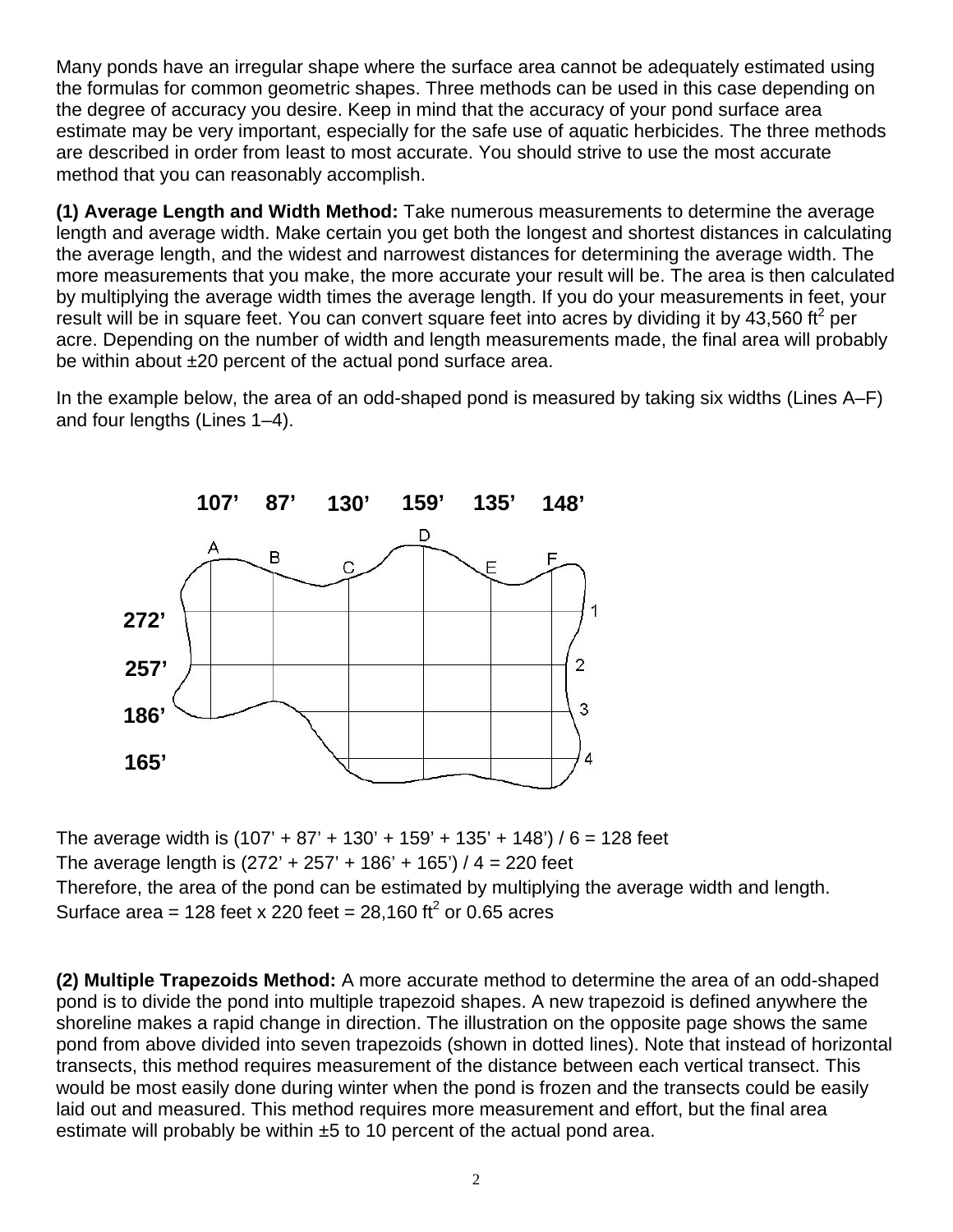

The individual trapezoid areas can be calculated from left to right as:

Area 1 =  $(80' + 108' / 2)$  X 20' = 1,880 ft<sup>2</sup> Area 2 =  $(108' + 88' / 2)$  X 48' = 4.704 ft<sup>2</sup> Area 3 =  $(88' + 134' / 2)$  X 46' = 5,106 ft<sup>2</sup> Area  $4 = (134' + 163' / 2) \times 43' = 6,386 \text{ ft}^2$ Area 5 = (163' + 137' / 2) X 70' = 10,500 ft<sup>2</sup> Area 6 =  $(137' + 159' / 2)$  X 42' = 6,216 ft<sup>2</sup>

Summing the trapezoid areas gives a total pond area of  $34,792$  ft<sup>2</sup> or about 0.80 acres.

**(3) Handheld Global Positioning Systems (GPS):** Handheld GPS systems have become quite common over the past five years as they have become more affordable. They are now routinely used for outdoor recreation (hunting, hiking, camping, etc.) and navigation. GPS units allow you to determine your exact location on earth using multiple satellites in space. Various locations, or "waypoints," can be stored in the GPS unit for use with mapping software that either accompanies the unit or can be purchased separately. The software can connect the waypoints and calculate the area inside the resulting shape.

A pond surface area could be estimated by walking the perimeter of the pond and stopping at various waypoint locations along the pond shoreline. If waypoints are stored at each location where the pond shape changes, the resulting area will be extremely accurate, probably within 1 percent of the actual pond area. Even if you do not own a GPS system, friends or family members that enjoy outdoor recreation may own a unit that could be used to estimate your pond surface area.

# **Pond Depth and Volume Measurement**

The volume of water in ponds is often expressed in units called "acre-feet." An acre-foot represents one surface acre that is one foot deep. To calculate the acre-feet of water in a pond, you'll need the surface area in acres as calculated above and an average depth of water in the pond. For a typical bowl-shaped pond the average depth can be estimated as 0.4 times the maximum depth. So, a pond with a maximum depth of 12 feet would have an average depth of about 4.8 feet.

A more accurate method for calculating average depth is to make many measurements and calculate an average. This is most often done by measuring the pond depth along two transects one along the width and one along the length. Make sure to pick transects that represent the shallow and deep portions of the pond. Depths can be measured easily from a canoe or boat using a weight and a string marked in feet. The more depth measures that you make, the more accurate your final average will be. In the example shown on the next page, pond depths were taken at six locations across the pond length and five locations across the pond width. The average pond depth can be calculated as the average of all of these measurements.